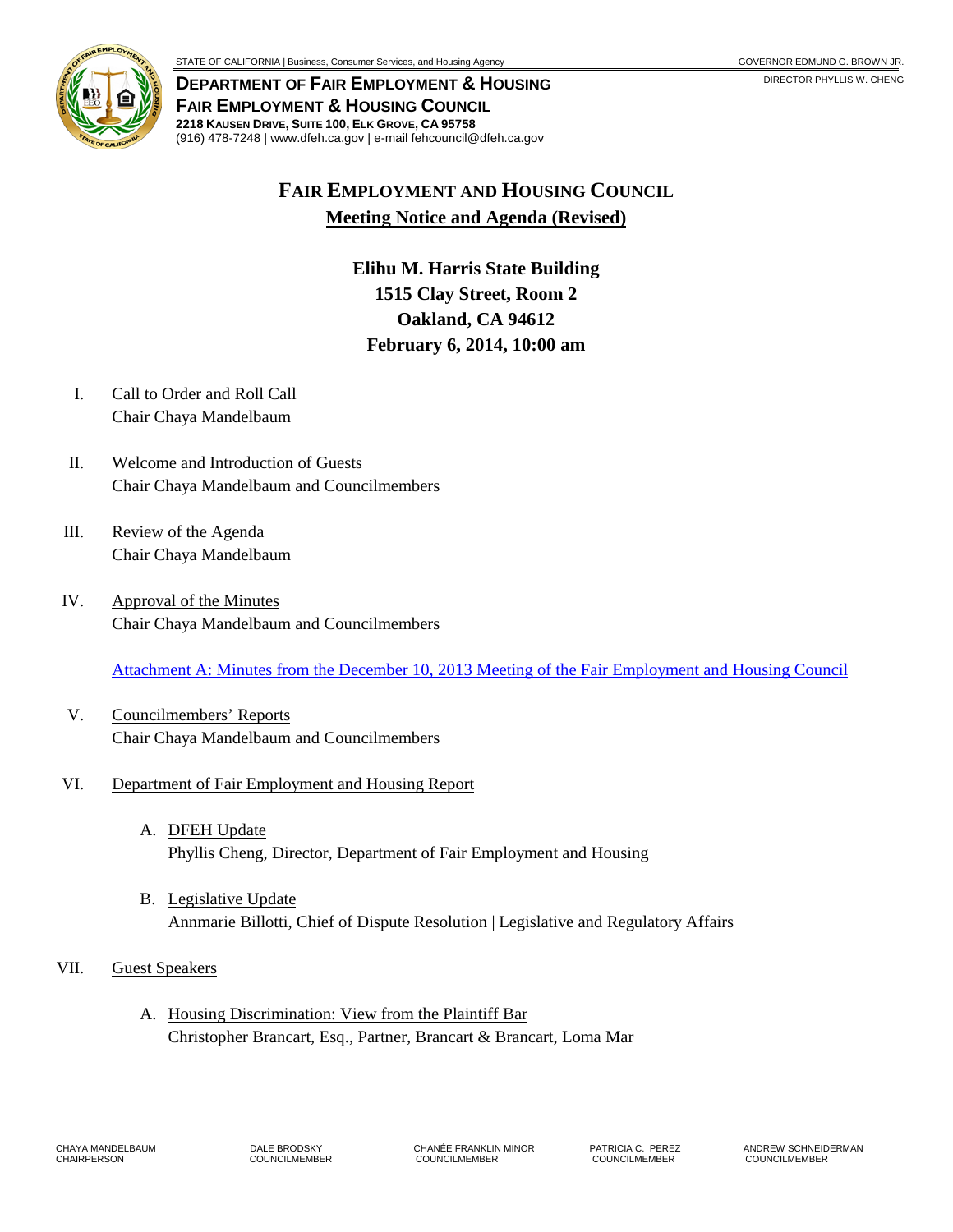- B. Housing Discrimination: View from the Defense Bar Kelly G. Richardson, Esq., Managing Partner, Richardson Harman Ober, PC, Pasadena
- VIII. Public Comment

## **BREAK - Lunch**

- IX. Update on Adopted Proposed Amendments to the California Family Rights Act Regulations Annmarie Billotti, Chief of Dispute Resolution | Legislative and Regulatory Affairs
- X. Draft Proposed Amendments to the Fair Employment and Housing Act Regulations Councilmembers Dale Brodsky and Patricia Perez

[Attachment B: Draft Proposed Amendments to the Fair Employment and Housing Act Regulations](/wp-content/uploads/sites/32/2017/06/ATTACHB-2014Feb6.pdf)

- A. Discussion
- B. Public Comment
- C. Action by Council
- D. Update on Timeline for Rulemaking
- XI. Report of the Housing Regulations Subcommittee Councilmembers Chanée Franklin Minor and Andrew Schneiderman
- XII. Formation of Government Code sections 11135-11139.5 Subcommittee Chair Chaya Mandelbaum

[Attachment C: Government Code sections 11135-11139.5](/wp-content/uploads/sites/32/2017/06/ATTACHC-2014Feb6.pdf)

- XIII. Future Council Projects Chair Chaya Mandelbaum and Councilmembers
- XIV. Future Meetings and Hearings
	- A. April 7, 2014 Meeting and Proposed CFRA Regulations Hearing, UC Irvine School of Law, Irvine
	- B. June 2, 2014 Meeting and Proposed CFRA Regulations Hearing, California Public Utilities Commission, San Francisco